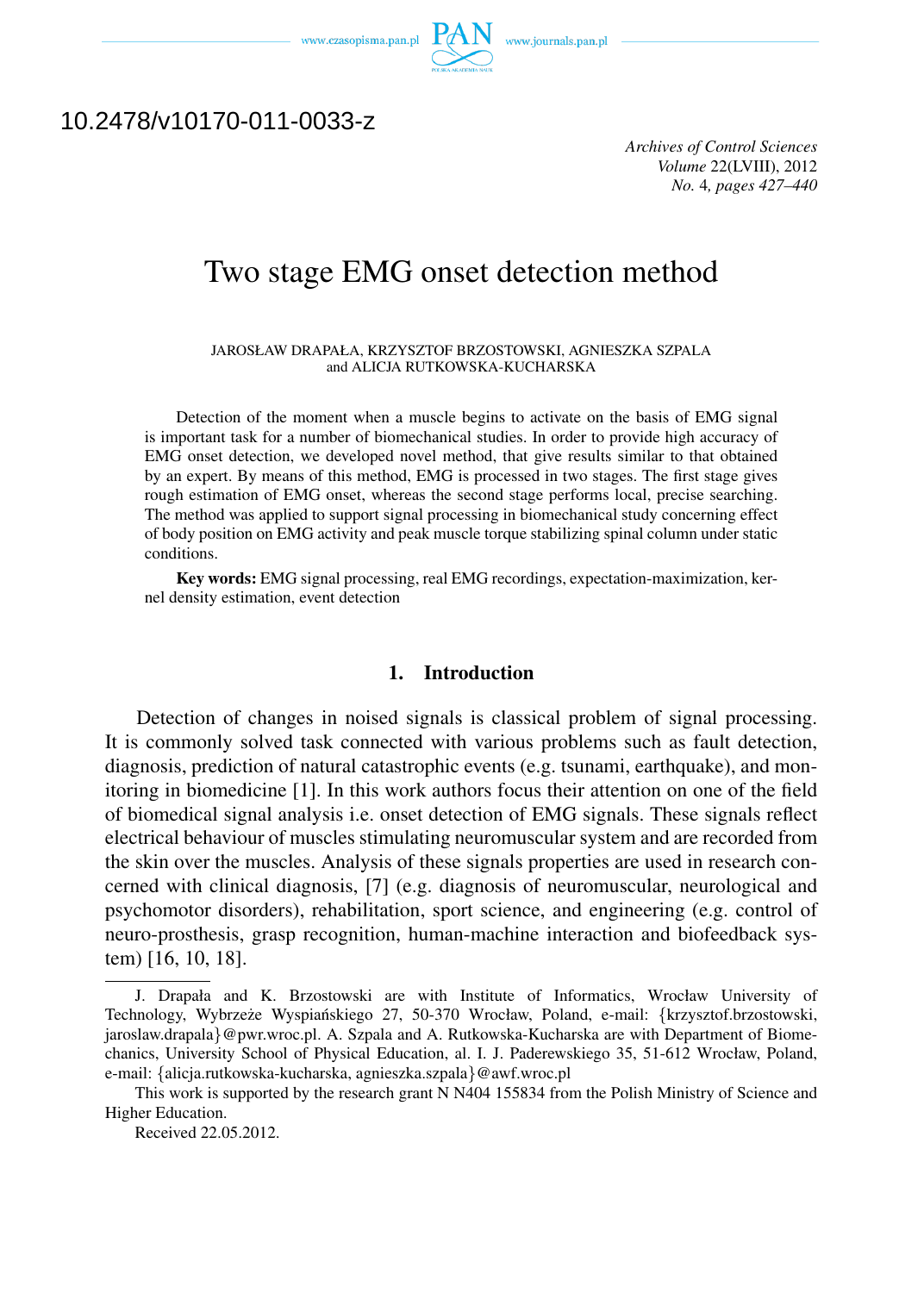

In general, there are two main approaches for EMG onset detection i.e.: visual inspection and algorithm-based approach. The first one is subjective and strongly depends on experience of an expert. This means that obtained results are not reproducible and are heavily biased by personal skills. Furthermore, analysis and processing of EMG signal is performed manually in most cases, [14]. This means that visual approach is very time consuming and, in practice, can be employed only for small datasets.

On the other hand, many researchers propose and use algorithms which help to overcome drawbacks of visual inspection methods: it's subjective character, operator dependency, and large time consumption. Many different methods to EMG onset detection was proposed. They have different properties, computational complexity and exactness. For example, real-time system demands fast algorithms having low computational complexity. If EMG signals can be processed off-line, more sophisticated algorithms offering greater accuracy are preferred. Exact estimations of EMG onset detection is crucial in the task of electromechanical delay calculation and other task related to analysis of human motor system [16].

EMG signals activity detection is challenging problem due to lack of exact mathematical definition of the "EMG onset". Typical problems are related to background noise presented during EMG signal recording. As it was stated by many researchers, signal to noise ratio (SNR) significantly affects accuracy of onset detection [12]. In [13] authors shows that high SNR reveals performance degradation of EMG onset detection algorithms. This problem may be exposed strongly when people with neuromuscular disorders are examined, but it occurs even for healthy ones. Another reason is power hum that may interfere with EMG signal during measurements.

Another problem making EMG signals detection challenging is connected with long ramps, meaning slowly increasing muscle activity [12]. It is clear that abrupt change in analyzed signals are easier to detect than slowly progressing changes in signal behavior. Moreover, neighboring motor units introduce their own signal patterns into measured signal. Those patterns typically look like real muscle activation patterns having very low amplitude and many algorithms fail to recognize them as noise.

Estimation of onset EMG involves two quality criteria common to all estimation procedures: bias and variance of estimate. It must be mentioned that exact estimation of onset EMG is required mostly in scientific and engineering research, where hypotheses concerning biomechanical phenomena are investigated and statistical inference takes place. Other applications, such as recognition of human arm movements, only make use of rough onset EMG estimations. Real-time applications prefer rough results returned immediately instead of exact results retuned too late. For those applications, simple approaches performs well enough, e.g. analysis of differences between amplitude variances evaluated over shifting window of a fixed length. However, there are many task where precise solution is very important. In sport science a problem of determining electromechanical delay (EMD) plays crucial role in biomechanical analysis. EMD is the difference between onset EMG and onset of the force moment, [5]. It is quite easy to detect regions of activity in force moment signal, because it is measured very accurately and signal-to-noise ratio is very high. However, in order to calculate EMD, precise algorithm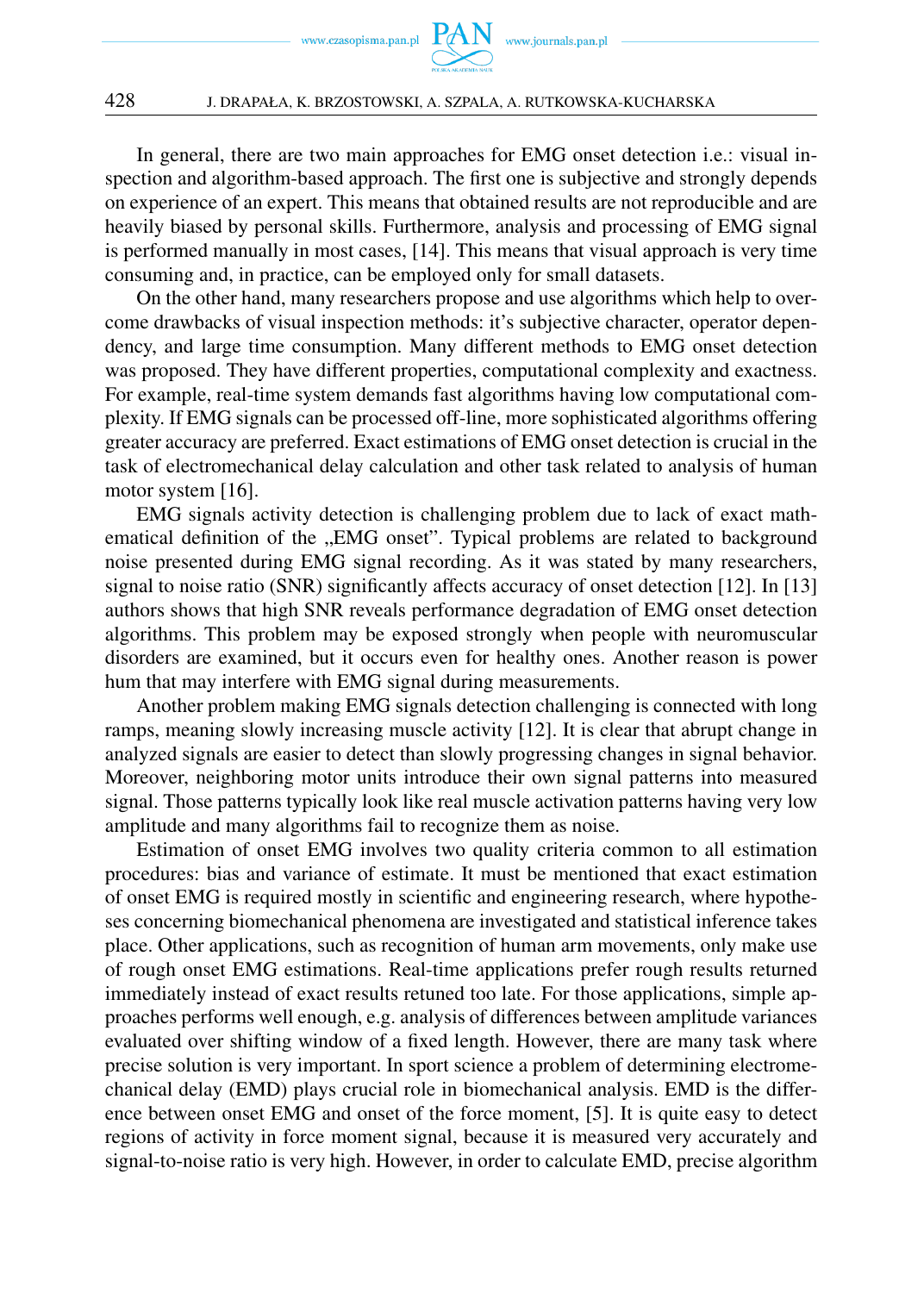

#### TWO STAGE EMG ONSET DETECTION METHOD 429

to detect EMG onset is needed. Electromechanical delay is stated to take values between 30 and 100 ms [4], while length of single muscle's EMG recordings varies from about 1 s up to about 15 s. For statistical analysis, accuracy of onset EMG detection should allow to distinguish between at least 15 levels of EMD values. Thus, we demand biases of onset EMG estimates not to be greater than 2 ms, which is requirement very hard to satisfy.

# 2. Review of EMG onset detection methods

In [19, 18] authors propose general structure of EMG onset and offset detection algorithm. As it was noticed, in mentioned works most of methods contains the following processing stages:

- signal conditioning,
- detection of an event,
- estimation of the exact change time.

The first one, signal conditioning, stands for signal preprocessing, but in most of algorithms it simply reduces to filtering process. The filter type is chosen individually but in most cases low-pass filter, such as Butterworth, are applied. They are used in order to reduce high frequency noise. In more advanced methods whitening filters are also applied.

The second step is used to detect a moment of time when muscle goes from the relaxed state to contracted state. It must be stressed that methods must detect changes in EMG signals at the very beginning of activity burst. Therefore, the third step is introduced, which is the final decision step. After the second step we obtained information about the region when muscle activity has just arisen. The final step is about estimating onset EMG as accurately as possible on the basis of preprocessed signal and information generated during previous steps. Precise activation time calculation is based on result of event detection and the signal itself.

Before we describe methods of EMG onset detection, we introduce some notation:

 ${x(n)}_{n=1}^N$  – recorded EMG signal,

 $\tau_{on}$  – the time when onset is detected,

- $\tau_0$  the time when change is detected,
- σ variance of the recorded EMG signal,
- $\mu$  mean value of the recorded EMG signal.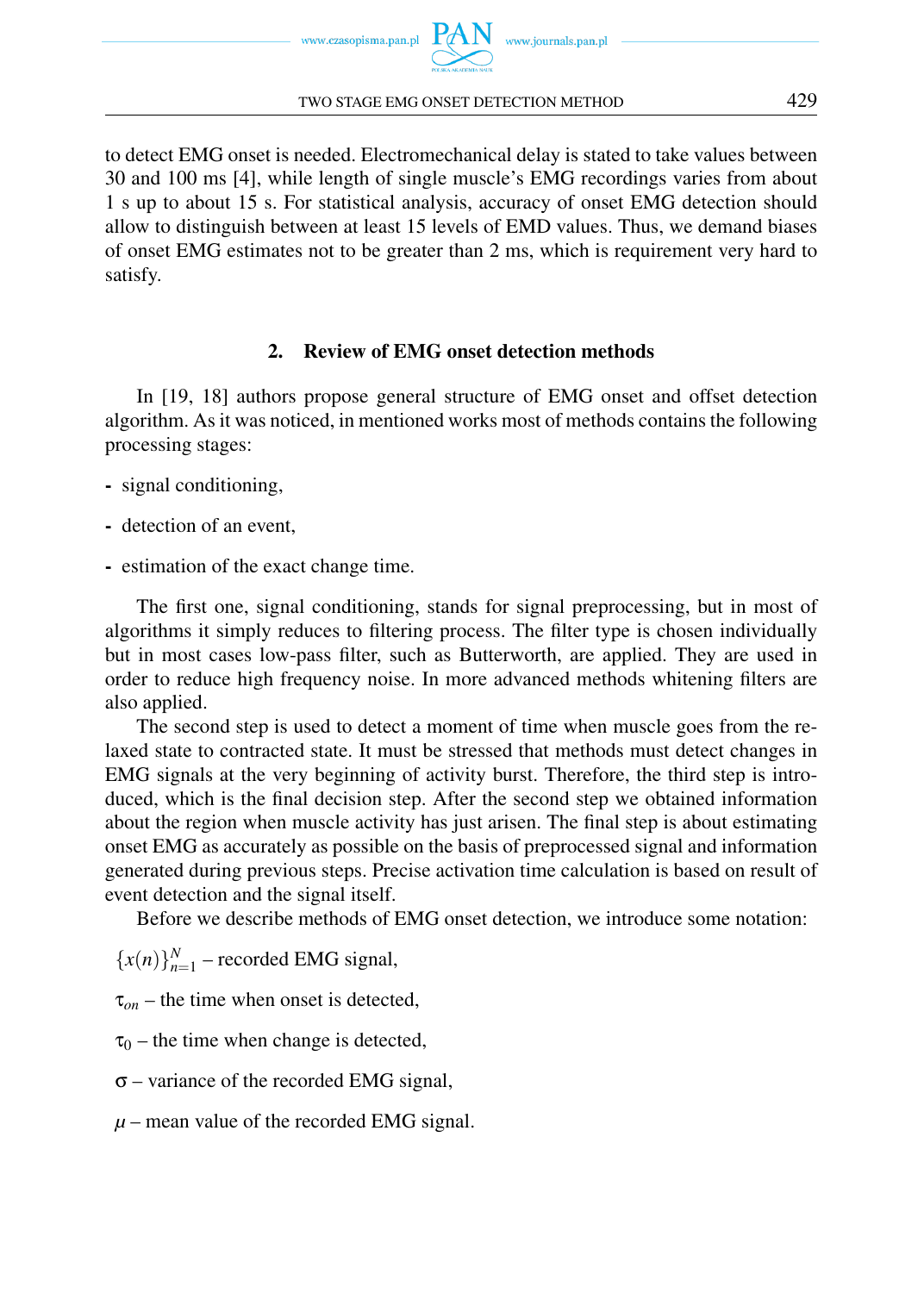

### 2.1. Single-threshold methods

One of the first method to detect onset of EMG was proposed by Komi and Cavanagh [4]. One purpose of the work was determination of electromechanical delay (EMD). As mentioned in the previous section, EMD is a delay between electrical activity and tension of muscle contraction. Since EMD takes quite small values, it is required to determine EMG onset detection precisely. Authors proposed method based on the threshold level. It is the most common and intuitive approach to determine not only EMG onset but also other signal's properties. Authors, analyzing results of experimental investigations, suggested sufficient threshold level for full wave rectified EMG on the level of 30  $[\mu V]$ . This value is strongly related to noise generated by power hum and vibration in dynamometer. The main idea is very simple: estimate onset EMG after amplitude of the filtered signal exceeds the threshold. It is simple method but obtained results are not satisfactory and heavily depend on the choice of the threshold. In [22] authors propose to determine the threshold level as mean power of background noise. Unfortunately, it did not improve results meaningfully. Single-threshold methods do not allow user to set probability of detection and probability of false alarms independently.

Following the three-steps template introduced by [19], single-threshold method can be described in the following way

$$
\tau_{on} = \min\{n : x(n) \geqslant h\},\tag{1}
$$

where *h* is the threshold which is compared with signal  $x(n)$ . It can be set to value 30 [ $\mu$ V] (Komi's proposal).

There are different approaches to EMG onset detection utilizing the idea of single threshold but usually leading to more sophisticated calculations. Important group of methods is the finite moving average (FMA). They rest on fixed-size sliding window which is used to determine weighted sum of EMG signal amplitudes contained within window [18]. Usually raw EMG signal is rectified and low pass filtered (e.g. Butterworth filter). The rest part of the method is similar to describe above i.e. for processed signal weighted sum is determined and compared to specified threshold. If analyzed signal exceeds predefined value of the threshold, the time is detected as muscle activity region. Formal description of this method is given below:

$$
\bar{x}(n) = \frac{1}{W} \sum_{m=n-W+1}^{n} x(m),
$$
\n(2)

$$
\mathcal{H}(\bar{x}(n)) = \frac{1}{\sigma}(\bar{x}(n) - \mu),\tag{3}
$$

$$
\tau_{on} = \min\{n : \mathcal{H}(\bar{x}(n)) \geqslant h\},\tag{4}
$$

where *W* is the length of the window,  $\sigma$  and  $\mu$  are calculated over first *M* samples of background noise measurements.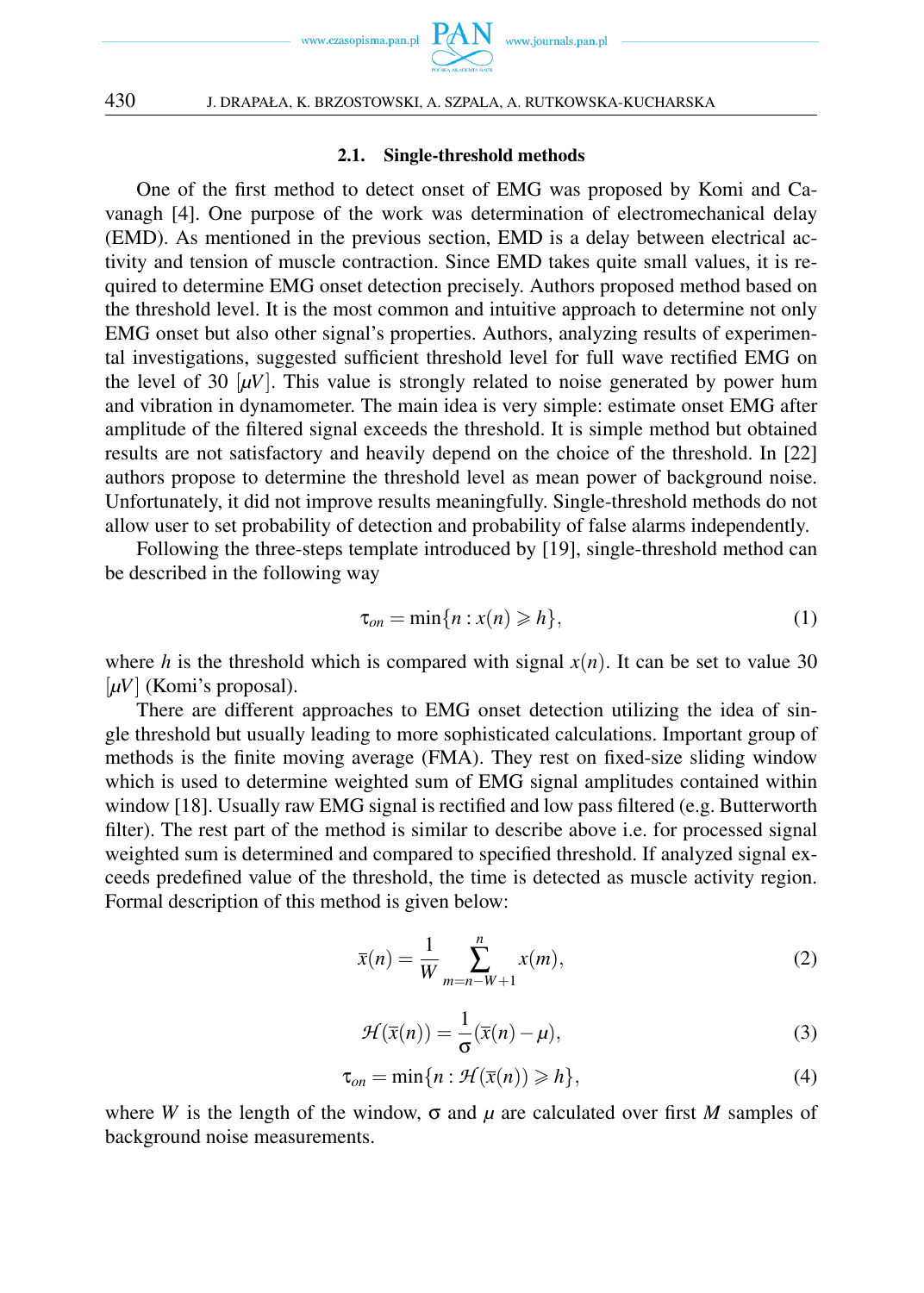

### 2.2. Double-threshold methods

In order to overcome drawbacks of single-threshold detection methods mentioned in the previous subsection, a group of methods based on two thresholds were proposed [3]. As it was noticed by the author, single-threshold methods have only one degree of freedom. This limits possibility of controlling detection algorithm sensitivity and probability of false alarms occurrence [14]. Effectiveness of the single-threshold methods, measured by the number of false alarms, is reduced by low value of signal to noise ratio.

Double-threshold method proposed in [3] allows to decrease the number of false alarms and improves sensitivity of detection by increased number of degrees of freedom. The idea is as follows: for a given number of samples of EMG signal envelope a traditional single-threshold method is applied but signal onset is detected only when at least a predefined number (the second threshold) of consecutive samples exceed the first threshold. It is easy to see that proposed approach for EMG signal detection is defined by two parameters: the first threshold (from a traditional first-threshold method) and the second threshold (the number of consecutive samples exceeding the first threshold). Original approach proposed in [3] employs whitening procedure to guarantee independence of consecutive samples. The formal description of proposed algorithm is:

$$
\widetilde{x}(n) = \mathcal{F}(x(n)),\tag{5}
$$

$$
\mathcal{H}(\widetilde{x}(n)) = \frac{1}{\sigma^2} (\widetilde{x}(n)^2 - \widetilde{x}(n)^2),\tag{6}
$$

$$
\tau_0 = \min\{n : \mathcal{H}(\widetilde{x}(n)) \geqslant h_1\},\tag{7}
$$

$$
\tau_{on} = \tau_0 \quad \text{if} \quad m \geqslant h_2,\tag{8}
$$

where  $\mathcal{F}(x(n))$  is whitening filter, *m* is the length of active state and  $h_1$ ,  $h_2$  are thresholds. First threshold  $h_1$  plays the same role as in single-threshold methods.

As it was shown by [3], two-threshold method gives better results than one elaborated by Komi and Cavanagh but it is computationally more expensive. Decrease of computational burden may be obtained by redesigning detection procedure in such a way that whitening stage is unnecessary. Note that whitening procedure reduce sensitivity of onset detection a little bit by lowering the signal to noise ratio [24]. The main drawback of such approaches is necessity of having repetitive samples of activity.

#### 2.3. Statistically Optimal Decision methods

Methods presented in previous subsections do not assume any additional information about analyzed signals properties. In some situations statistical information is available and may be utilized by onset detection procedures, [9].

Let us assume that we have variable *x* which is a sample of random variable *X*. Statistical properties of random variable *X* are fully described by probability density function with vector of parameters θ.

General idea of methods is based on statistical hypotheses testing. Two hypotheses are proposed: the zero hypothesis is related to the rest state of the muscle  $(H_0)$  and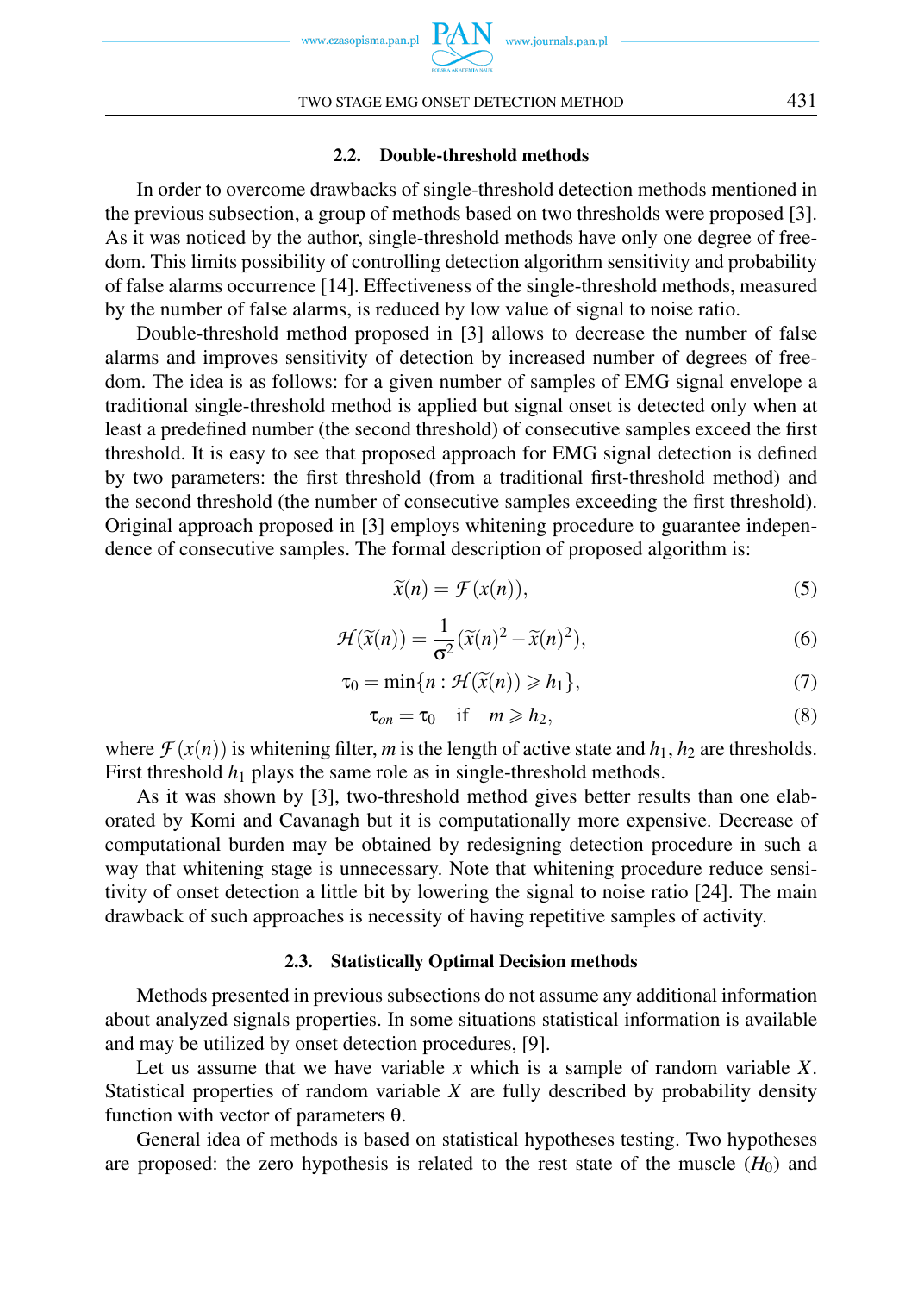

alternative hypothesis connected with active state of the muscle  $(H_1)$ . Before detection algorithm starts, it is assumed that the zero hypothesis  $H_0$  holds true. In order to detect the status change from  $H_0$  to  $H_1$ , the so called decision function is used:

$$
\ln \frac{p(x(1), x(2), ..., x(N)|H_1)}{p(x(1), x(2), ..., x(N)|H_0)} > h
$$
  
if  $H_1$  is true, (9)

or

$$
\ln \frac{p(x(1), x(2), ..., x(N)|H_1)}{p(x(1), x(2), ..., x(N)|H_0)} < h
$$
  
if  $H_0$  is true, (10)

where  $p(\cdots|H_1)$  and  $p(\cdots|H_1)$  are probability density function of  $H_0$  and  $H_1$  respectively, *h* stands for the threshold.

The Cumulative Sum (CUSUM) method can be used when exact values of probability density function parameters are known [1]. Formal description of CUSUM is given below:

$$
S_n = \sum_{k=1}^n \ln \frac{p(x(k)|\theta_0)}{p(x(k)|\theta_1)},
$$
\n(11)

$$
m_h = \min_{1 \leq n \leq N} S_n,\tag{12}
$$

$$
\tau_{on} = \min\{n : S_n - m_h \geqslant h\},\tag{13}
$$

where  $m_h$  is adjusted threshold, *h* stands for threshold as it was in previous algorithms. The clue of this method is to compare cumulative sums  $S_n$  with the threshold  $m_h + h$ .

Cumulative sum method require information about the probability density function. However, in most real-life problems such information is not available. In [6] authors proposed solution that overcomes this problem. The method uses two sliding windows (for two parameters  $\theta_0$  and  $\theta_1$ ). As it was reported by authors, proposed method gives satisfactory results for e.g. EMG signals and even overcomes limitation of original approach, since its assumptions are usually met in practice.

### 2.4. Singular Spectrum Analysis method

Typical drawbacks of above methods that base upon statistical properties of processed signal are necessity of probability density functions reconstruction or mutually dependent algorithm parameters. One of the method that overcomes aforementioned problems is based on singular spectrum analysis (SSA) and was applied to EMG onset detection in [23]. SSA is non-parametric, fast and requires no prior knowledge about the properties of the EMG signal. Author suggest to use the method in applications requiring real-time processing, such as control of prosthesis and neuro-prosthesis.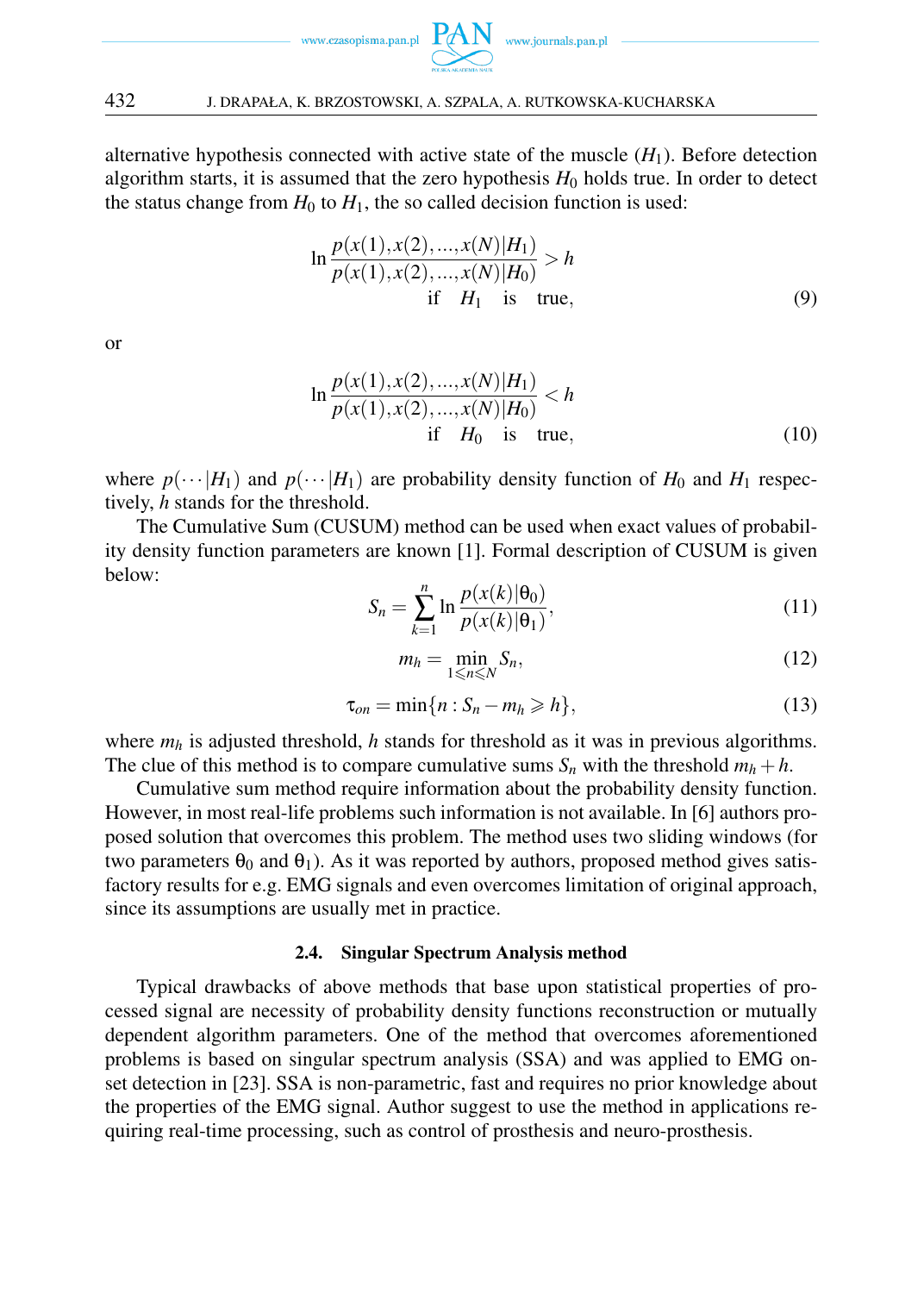

TWO STAGE EMG ONSET DETECTION METHOD 433

The clue of the SSA method is applying principal component analysis to the so called trajectory matrix. This matrix is obtained from the original time sequence e.g. measured EMG signals. The basic version of this approach consists of following steps:

$$
K = N - W + 1,\tag{14}
$$

$$
X(n) = [x(n), x(n+1), ..., x(n+W-1)]T,
$$
  
\n
$$
n = 1, 2, ..., K,
$$
\n(15)

$$
\mathbf{X}(n) = \begin{bmatrix} x(n+1) & x(n+2) & \dots & x(n+K) \\ x(n+2) & x(n+3) & \dots & x(n+K+1) \\ \vdots & \vdots & \ddots & \vdots \\ x(n+W) & x(n+W+1) & \dots & x(n+N) \end{bmatrix},
$$
 (16)

$$
R(n) = \mathbf{X}(n)\mathbf{X}(n)^T,\tag{17}
$$

where *W* is the window length.

After the matrix  $R(n)$  is computed, eigenvalues and eigenvectors of  $R(n)$  are determined. As a results of decomposition process one obtains a representation of matrix  $\mathbf{X}(n)$ as a sum of rank-one bi-orthogonal matrices. The last step of the process of EMG onset detection is to solve optimization task to find the time of muscle activity. More detailed description of this method can be found in [15]. In [23] author proposed to include to SSA the CUSUM procedure, which finds onset EMG in the signal under analysis more precisely.

# 3. EMG onset detection in two stages

Precise assessment of EMG onset is required in studies of motor control and performance. Some studies involve also the so called Electromechanical Delay (EMD) parameter [21, 20], which is the difference between the EMG onset and the force moment onset. Since noise in force moment signal is negligible, precision of EMG estimation depends mainly on the EMG onset algorithm accuracy.

Precise determination of onset EMG in real, not artificial, signals is challenging task due to irregular background activity, smooth gradual transitions, noise artefacts and noise-related spikes, gradual increase of amplitude and frequency, random variations in the background noise, usually introduced by electrode movement over the skin, activation patterns superimposed on the background noise from neighboring muscle units.

For these reasons we proposed new EMG onset detection method. We aim at developing algorithm useful in scientific studies, where signals may be processed off-line. Thus the accuracy of estimate is considered more important than computational and memory requirements. We assume that input EMG signal contains pre-contraction, contraction and post-contraction parts.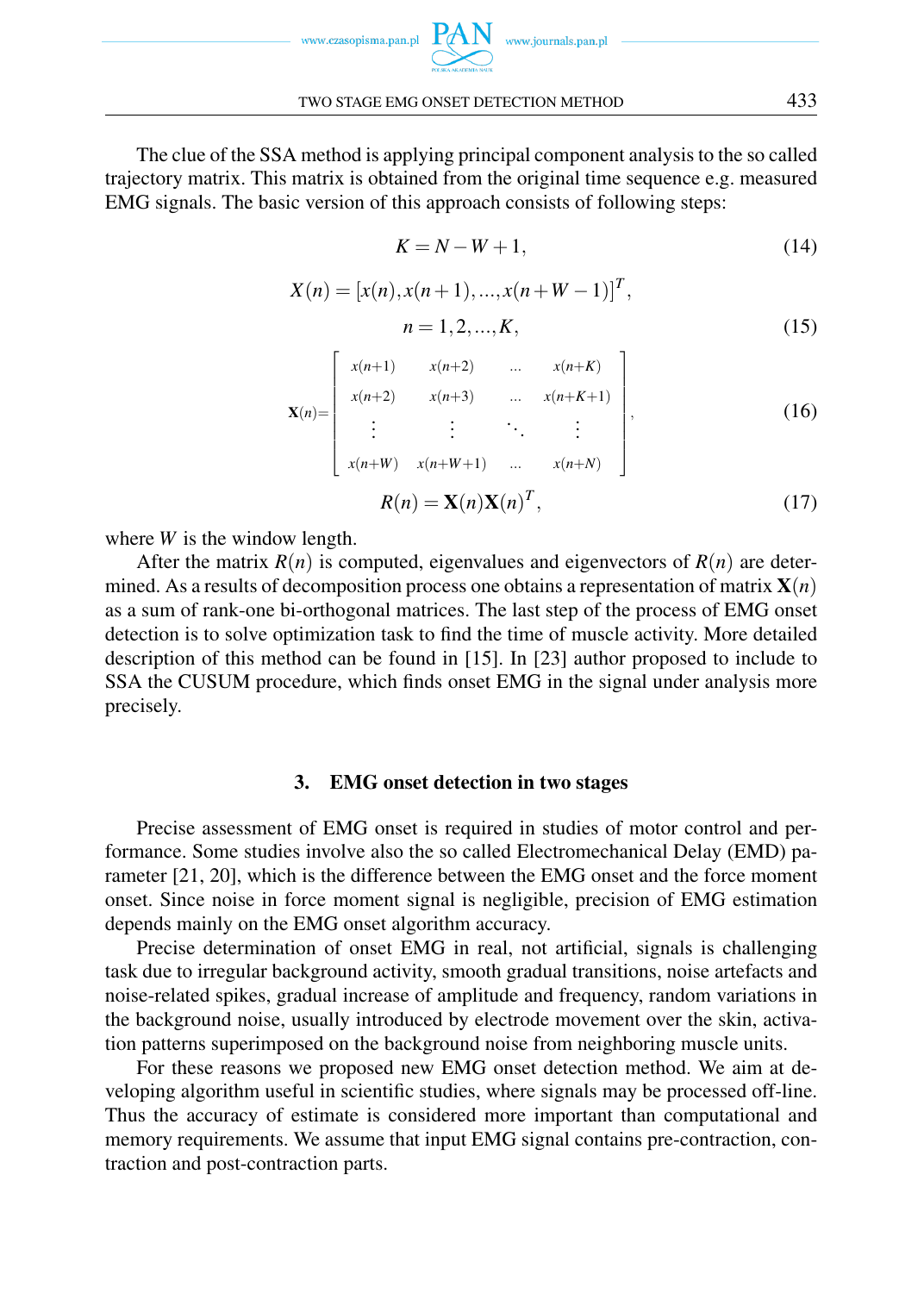

# 434 J. DRAPAŁA, K. BRZOSTOWSKI, A. SZPALA, A. RUTKOWSKA-KUCHARSKA

The idea behind the method is to search for EMG onset in two stages. On the first stage algorithm performs global view on the signal and finds approximately region of interest. During the second step it continues searching, but limits itself to area close to previous approximation. Its goal is to detect EMG onset with high accuracy.

Detailed description of two stage detection method is given below.

Algorithm is fed up by the sequence of numbers  $\{(x_n)\}_{n=1}^N$  representing absolute values of EMG signal.

# The first stage

**Step 1** Extract local maxima from the sequence  $\{(x_n)\}_{n=1}^N$ , by determining a set of indices  $l_1 < l_2 < \cdots < l_M$  ( $M < N$ ), for which the following condition holds:

$$
x_{l_m-1} \leq x_{l_m} \wedge x_{l_m} \geq x_{l_m+1}.
$$

**Step 2** Split samples belonging to the sequence  $x_{l_1}, x_{l_2}, \ldots, x_{l_M}$  into two groups: background noise group and activity region group. Use the Expectation-Maximization (EM) clustering method. Store results of clustering in the set:

$$
\{(x_{l_1},d_1), (x_{l_2},d_2), \ldots, (x_{l_M},d_M)\}\,
$$

where

$$
d_m = \begin{cases} 1 & \text{for activity region} \\ 0 & \text{for background noise} \end{cases}
$$

Step 3 Derive Probability Density Function (PDF) for the background noise group:

 ${q_k}_{k=1}^K$  such that  $d_{q_k} = 0$ .

Use kernel density estimation procedure with Gaussian kernel, resulting in PDF function  $f_0(q_k)$ .

Step 4 Derive PDF for activity region group:

 ${p_k}_{k=1}^{M-K}$  such that  $d_{p_k} = 1$ .

Use kernel density estimation procedure with Gaussian kernel, resulting in PDF function  $f_1(p_k)$ .

**Step 5** Interpolate both PDF functions  $f_0(q_k)$  and  $f_1(p_k)$  over the whole time domain  $n = 1, 2, \ldots, N$ , obtaining PDF functions  $f_0(n)$  and  $f_0(n)$  (linear interpolation may be applied).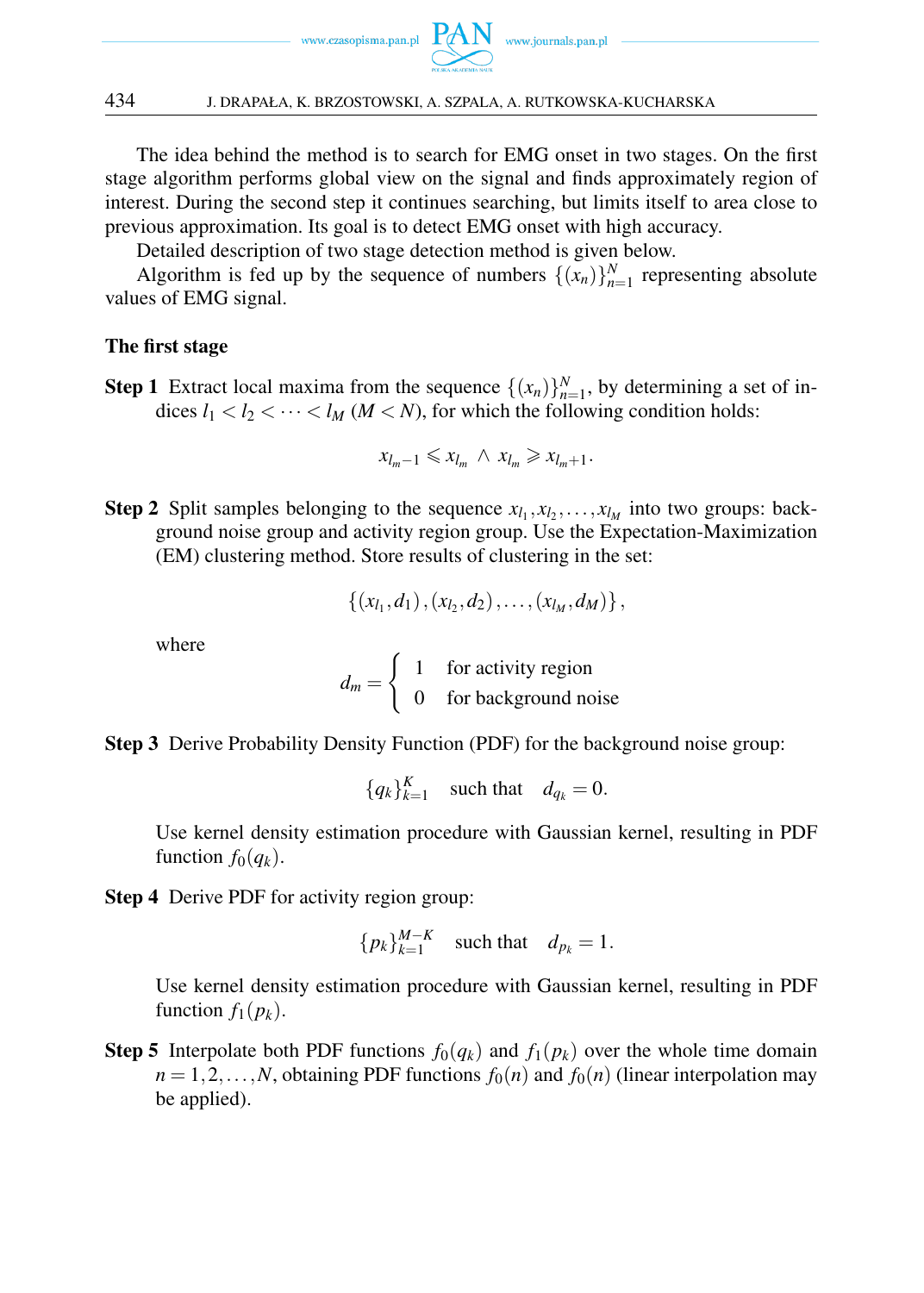

#### TWO STAGE EMG ONSET DETECTION METHOD 435

Step 6 Select candidates for activity regions as areas between intersection of both PDF functions  $f_0(n)$  and  $f_1(n)$ . The beginning points are the points, where value of the function  $f_1(n)$  goes up and at the same time value of the function  $f_0(n)$  goes down. The end points are characterized by similar relation: value of the function  $f_1(n)$ goes down whereas value of the function  $f_0(n)$  goes up. Take the first sample of the largest region as a first, rough approximation of the EMG onset.

# The second stage

Step 7 Find accurate estimate of the EMG onset by analyzing neighborhood of the sample found at the first stage. Seek for such a sequence of samples *xn*, which represents the most rapid variations of the EMG signal or use any of simple onset EMG detection method described in literature.

Step 2 relies on Expectation-Maximization clustering algorithm, [2]. It must be noted, that it is the only clustering method that splits properly samples of EMG signal. This is mainly due to non-symmetrical and non-smooth distribution of groups among samples. The choice of non-parametric density estimation method is not so crucial, many other methods may be considered, such as orthonormal kernel estimators, Parzen estimators and so on. The same comment should be given to the step 5: any interpolation method should also perform well.



Figure 1. Illustration of EMG detection algorithm.

Illustration of the method is given in Fig. 1. A points to absolute value of input EMG signal, B indicates local maxima, where background noise samples are marked by crosses and muscle activity samples are marked by circles. C and D stand for PDF functions of the background noise and bursts of activity, respectively. E indicates potential regions of activity. F is EMG onset estimate obtained after the first stage. Precise estimate lies very close to that point in the given picture, so it is pointless to show it.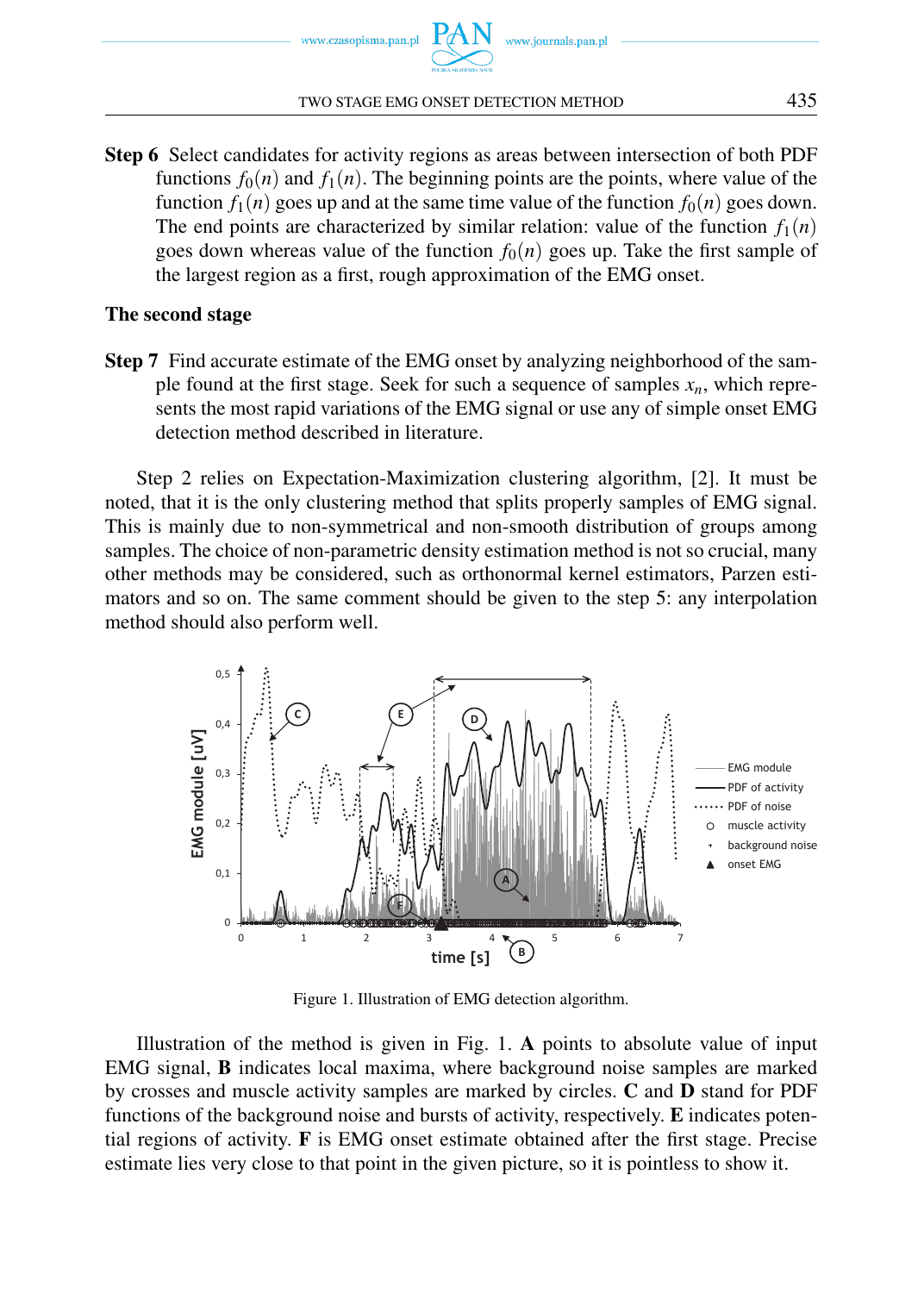

# 4. Experimental study

Existing onset detection methods were tested mainly on simulated EMG signals. We were able to test the algorithm on a large set of real EMG signal recordings.

### 4.1. Materials and methods

Thirteen female students of the University School of Physical Education in Wrocław participated in the study. The methods of measuring muscle torques and surface electromyography (sEMG) were used under static conditions. The torques were measured on a multifunctional chair in the lying and sitting positions. The surface EMG electrodes were placed on the right and left hand sides of m. rectus abdominis (RA) and m. erector spinae (ES). The action potential of the muscles was recorded using solid gel Ag/AgCl surface electrodes (NORAXON Inc. USA) placed in a bipolar configuration on muscle bellies along muscle fibres. The electrode set included 6 pairs of active electrodes and 1 reference electrode, which was placed on the skin at an electrically passive location (anterior superior iliac spine). An 8-channel electromyographic device "Octopus" (Bortec Electronics Inc., Calgary, Alberta, Canada) was used, and signals were sampled at a frequency of 1 kHz. The raw EMG signal were recorded in a personal computer by using the "BioWare" software. Files with "tod" extension were exported to the MATLAB environment, which was then used to process EMG signals.

#### 4.2. Results

1404 EMG signals were visually inspected and correct onset times were marked manually. Then all signals passed through the two-stage onset detection method. Results of the algorithm were compared to results of visual inspection. In order to assess mean value and standard deviation of estimates given by the algorithm, probability density function of onset estimation errors was evaluated empirically, see Fig. 2. Error is considered as the difference between result of visual inspection and result returned by the algorithm. Table 7 depicts bias (mean value) and standard deviation of estimates. It



Figure 2. PDFs of onset estimation errors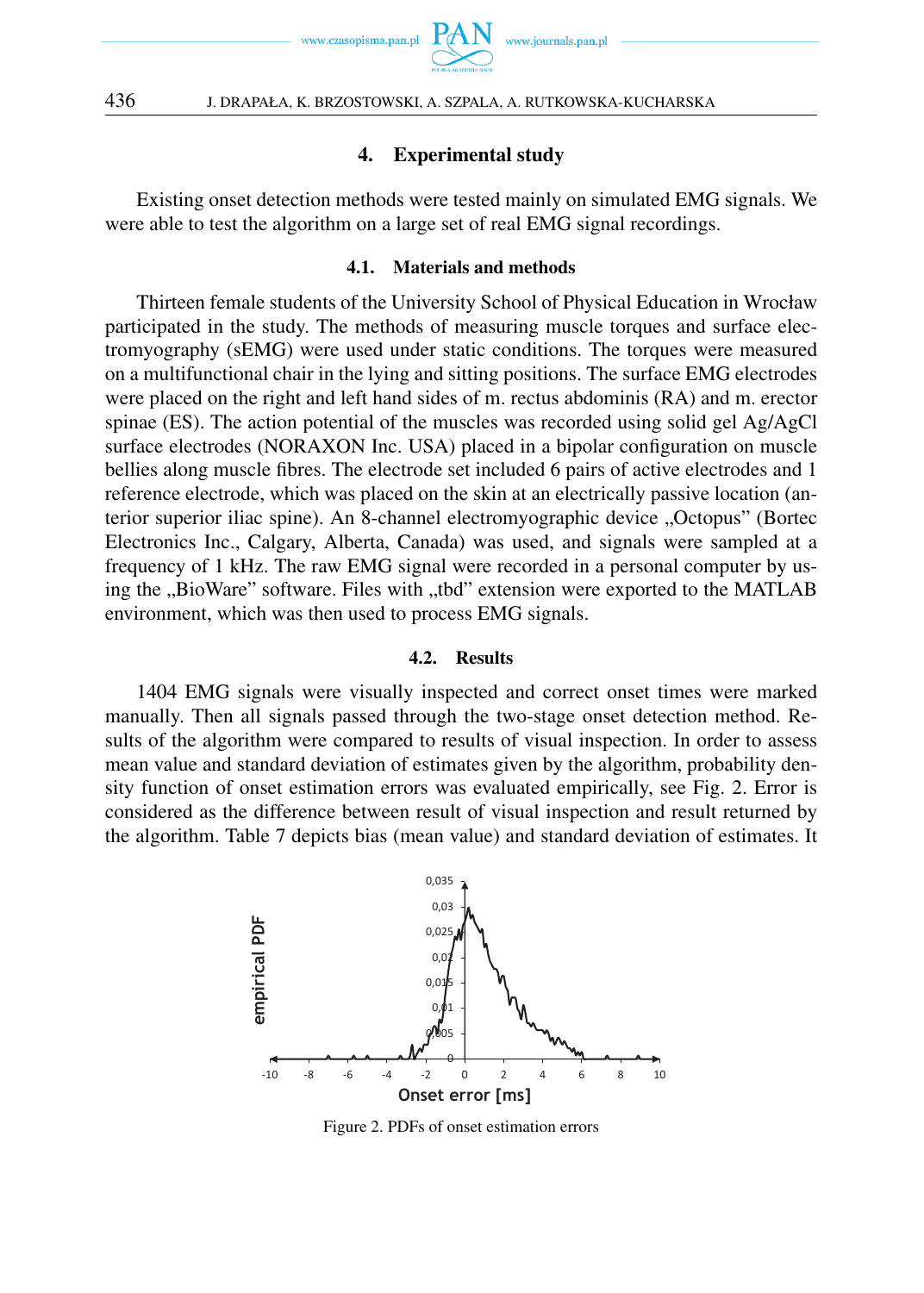

must be noticed, that the best algorithm – *AGLRramp* – reported in [18], for real EMG recordings had the same mean value but greater standard deviation (3.6 ms).

### 4.3. Discussion

It can easily be seen on Fig. 2, that onset estimates has small bias (0.4 ms), and are accurate (relatively small standard deviation). We also observe assymetry in PDFs shape. The right hand tail of the function is longer, meaning that the algorithm more often gives delayed detections than premature ones. Six estimates happened to fall far away from the true value, but signals used to generate those estimates were considered damaged.

As mentioned previously, computational efforts are significant. It took about 15 minutes to process all 1404 EMG recordings on PC equipped with 2.16 GHz processor. The most demanding part of the method is Expectation-Maximization clustering.

Important advantage of the method is that it does not need signal filtering to perform properly. Filtering procedures shift the signal and it is not easy to guess the shift length, [8]. All methods, that utilize filtering procedures, affect location of EMG onset. Twostage method does not need any threshold parameters, simplifying its usage.

# 5. Conclusions

In this study we proposed a novel method of EMG onset detection. Two-level approach was motivated by observations made on real EMG recordings. It was intended to allow an expert to focus on the main matter of research, letting computer do the boring job. Our results confirmed that algorithm gives satisfactory results in the form of precise EMG onsets estimates.

Authors applied two-stage algorithm in practical biomechanical study and reported results in [20] The objective of the study was an assessment of EMG activity of abdominal and spinal muscles during the measurements of muscle torques in the sitting position, as well as in the lying position. Based on results of investigations, authors concluded that in order to assess the effects of abdominal muscles training, measurements of the trunk flexors torque should be performed in the lying position. The goal of the study [21] was to evaluate the symmetry of action potential and electromechanical delay (EMD) in *rectus abdominis* (RA) and *erector spinae* (ES) during generation of maximal muscle torque.

| Total number of       | mean     | standard  |
|-----------------------|----------|-----------|
| <b>EMG</b> recordings | value    | deviation |
| 1404                  | $0.4$ ms | $2.9$ ms  |

Table 7. Assessment of two-stage method estimates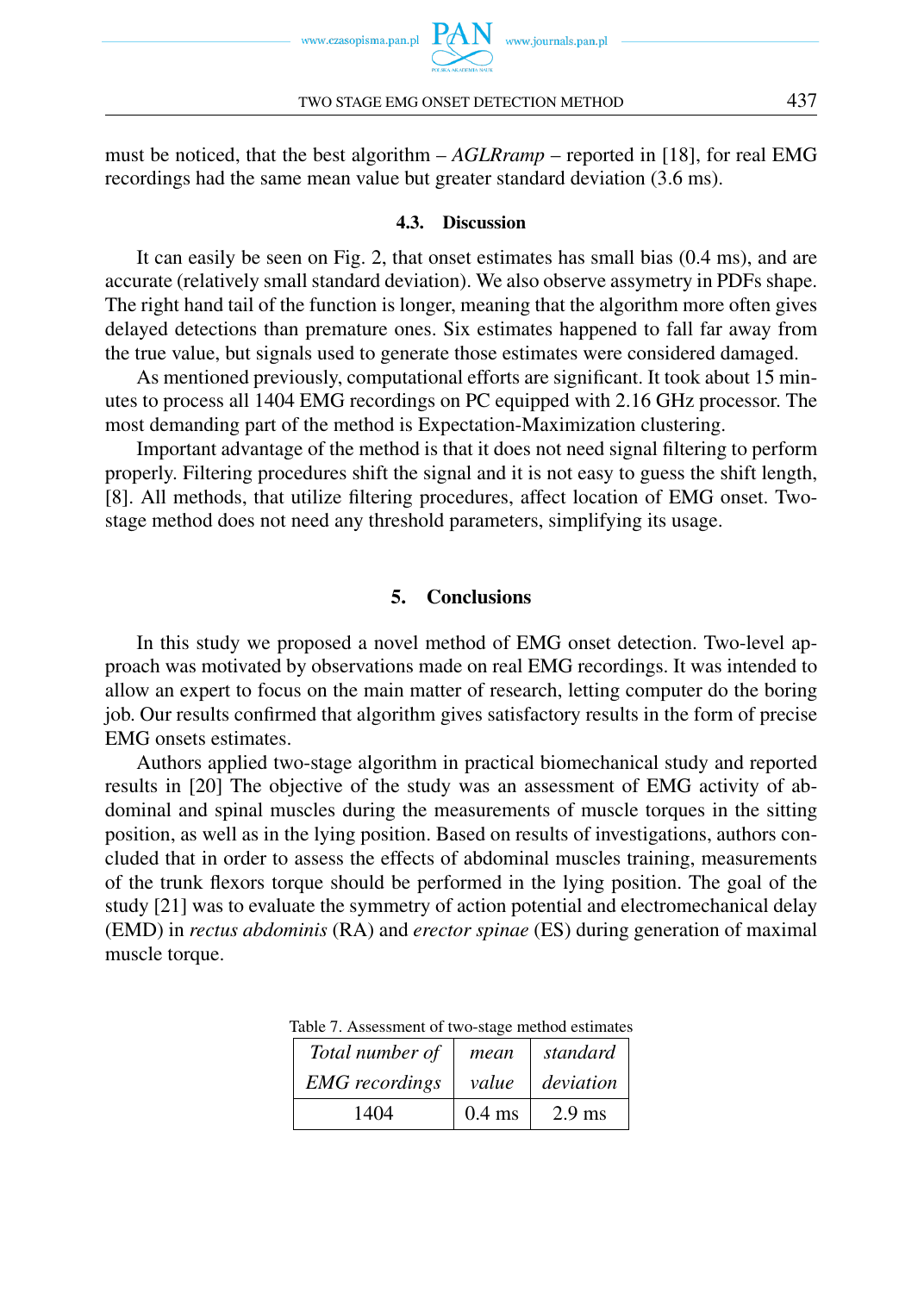

Visual inspection is time consuming and gives non reproducible results. Typical way to assess onset detection estimation error is to compare calculated onset with the one determined visually. The question arises: does this definition of error make any sense? Not only two experts give slightly different estimations, but also a single expert would have problems with the same signal, while guessing the same values, when asked in two different times. However, most researchers assume that in large dataset such differences do not significant influence on bias and variance assessment.

An expert performing lots of visual inspection of EMG signal may observe, that burst of activity is associated with increased both signal amplitude and frequency. This observation was utilized in works [11, 17]. The Teager-Kaiser (TK) operator was proposed to enhance those areas of EMG signal, where amplitude and frequency increase considerable faster. In future works we should combine the proposed two-stage method with TK operator. Original EMG signal should be transferred through TK operator and results should be input to the two-stage onset detection method. It would allow to keep good quality of estimates for lower values of signal-to-noise ratio.

# References

- [1] M. BASSEVILLE and I. V. NIKIFOROV: Detection of abrupt changes: Theory and application, Englewood Cliffs, NJ: PTR Prentice Hall, 1993.
- [2] C. M. BISHOP: Pattern recognition and machine learning, Springer-Verlag New York, Inc. Secaucus, NJ, USA, 2001.
- [3] P. BONATO, T. D'ALESSIO and M. KNAFLITZ: A statistical method for the measurement of muscle activation intervals from surface myoelectric signal during gait. *IEEE Trans. on Biomedical Engineering*, 45(3), (1998), 287-299.
- [4] P. R. CAVANAGH and P. V. KOMI: Electromechanical delay in human skeletal muscle under concentric and eccentric contractions. *European J. of Applied Physiology and Occupational Physiology*, 42(3), (1979), 159-163.
- [5] S. CONFORTO, P. MATHIEU, M. SCHMID, D. BIBBO, J. R. FLORESTAL and T. D. ALESSIO: How much can we trust the electromechanical delay estimated by using electromyography?. *Proc. of the 28th IEEE EMBS Annual Int. Conf.*, New York City, USA, (2006), 1256-1259.
- [6] W. EL FALOU, M. KHALIL and J. DUCHENE: Adaptive approach for change detection in emg recordings. *Proc. of the 23rd Annual Int. Conf. of the IEEE On Engineering in Medicine and Biology Society*, (2001), 1875-1878.
- [7] C. FRIGO, M. FERRARIN, W. FRASSON, E. PAVAN and R. THORSEN: Emg signals detection and processing for on-line control of functional electrical stimulation. *J. of Electromyography and Kinesiology*, 10(5), (2000), 351-360.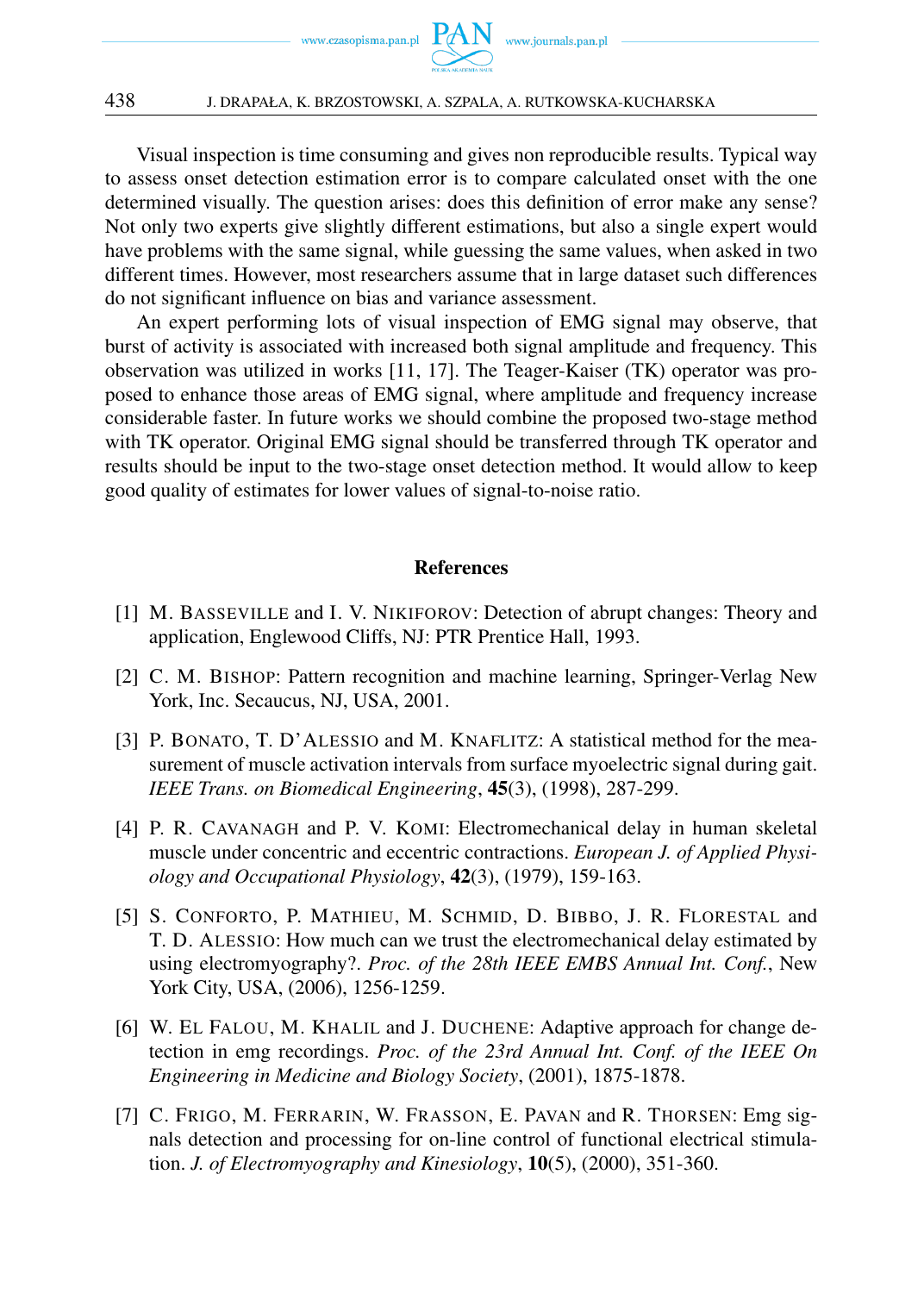- [8] F. GUSTAFSSON: Adaptive filtering and change detection, John Wiley & Sons, 2000.
- [9] M. KHALIL and J. DUCHENE: Detection and classification of multiple events in piecewise stationary signals: Comparison between autoregressive and multiscale approaches. *Signal Processing*, 75 (1999), 239-251.
- [10] J. K. LEADER, J. R. BOSTON and C. A. MOORE: A data dependent computer algorithm for the detection of muscle activity. *Electroencephalography and Clinical Neurophysiology/Electromyography and Motor Control*, 109(2), (1998), 119-123.
- [11] X. LI, P. ZHOU and A. S. ARUIN: Teager kaiser energy operation of surface emg improves muscle activity onset detection. *Annals of Biomedical Engineering*, 35(9), (2007), 1532-1538.
- [12] A. MERLO, D. FARINA and R. MERLETTI: A fast and reliable technique for muscle activity detection from surface emg signals. *IEEE Trans. on Biomedical Engineering*, 50(3), (2003), 316-323.
- [13] S. MICERA, A. M. SABATINI and P. DARIO: An algorithm for detecting the onset of muscle contraction by emg signal processing. *Medical Engineering & Physics*, 20(3), (1998), 211-215.
- [14] S. MICERA, G. VANNOZZI, A. M. SABATINI and P. DARIO: Improving detection of muscle activation intervals. *IEEE Engineering in Medicine and Biology Magazine*, 20(6), (2001), 38-46.
- [15] V. MOSKVINA and A. A. ZHIGLJAVSKY: Improving detection of muscle activation intervals, submitted. *J. of Time Series Analysis*, (2001), 1-32.
- [16] M. B. I. REAZ, M. S. HUSSAIN and F. MOHD-YASIN: Techniques of emg signal analysis: detection, processing, classification and applications. *Biological Procedures Online*, 8(1), (2006), 11-35.
- [17] S. SOLNIK, P. RIDER, K. STEINWEG, P. DEVITA and T. HORTOBÁGYI: Teager - kaiser energy operator signal conditioning improves emg onset detection. *Eur J. of Applied Physiology*, 110 (2010), 489-498.
- [18] G. STAUDE, C. FLACHENECKER, M. DAUMER and W. WOLF: Onset detection in surface electromyographic signals: A systematic comparison of methods. *EURASIP J. of Applied Signal Processing*, 2 (2001), 67-81.
- [19] G. STAUDE and W. WOLF: Objective motor response onset detection in surface myoelectric signals. *Medical Engineering & Physics*, 21 (1999), 449-467.
- [20] A. SZPALA, A. RUTKOWSKA-KUCHARSKA, J. DRAPAŁA and K. BRZOS-TOWSKI: Choosing the right body position for assessing trunk flexors and extensors torque output. *Human Movement*, 12(1), (2011), 57-64.